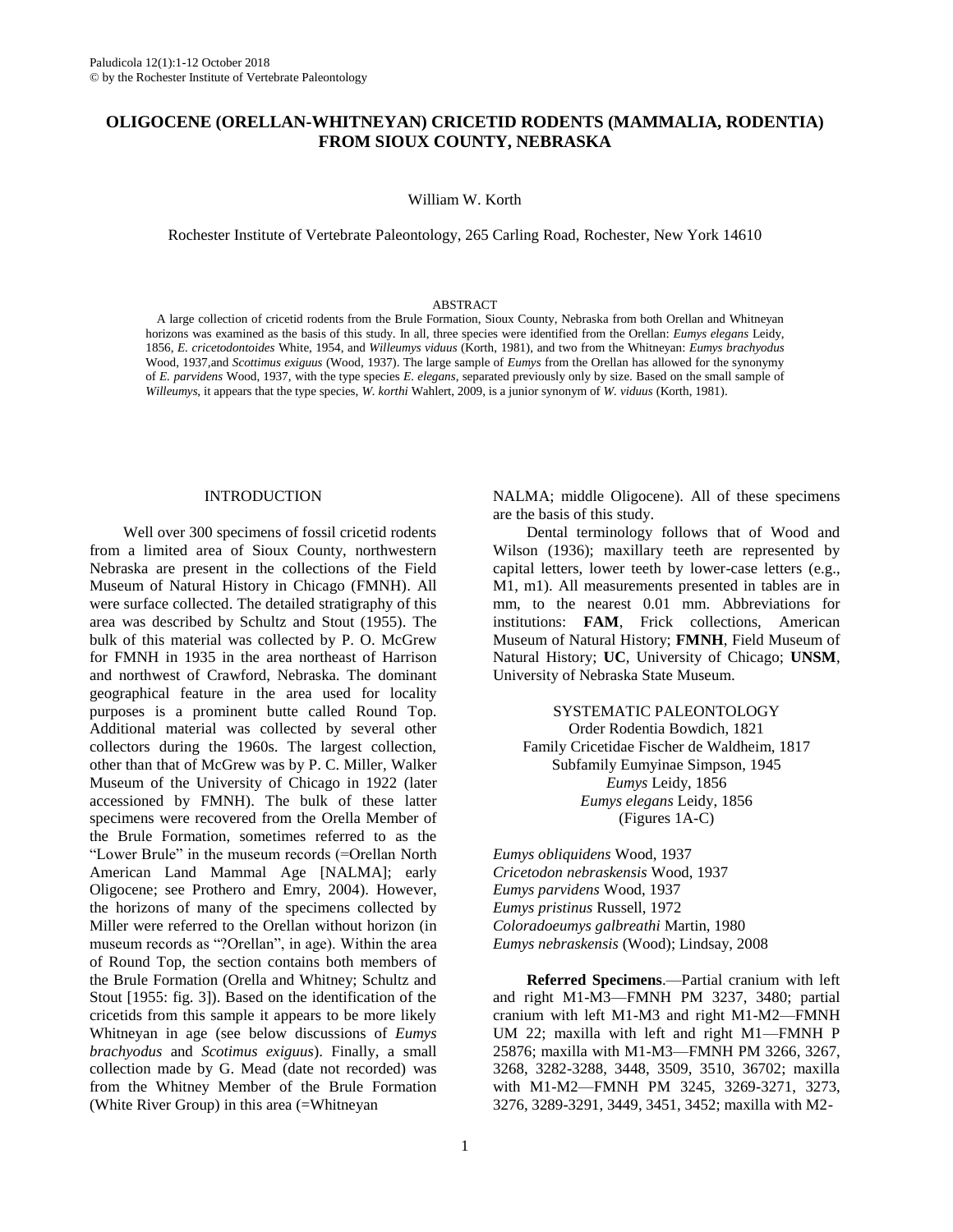

FIGURE 1. Cheek teeth and dentaries of *Eumys elegans* and *E. cricetodontoides* from the Orella Member, Brule Formation, Sioux County, Nebraska. A-C, *E. elegans*. A, FMNH PM 3286, occlusal view left M1-M3. B-C, FMNH PM 3396. B, occlusal view left m1-m3. C, lateral view of dentary. D-E, *E. cricetodontoides* FMNH 3391. D, occlusal view m1-m3. E, lateral view of dentary. Figures A, B, D to same scale (above); and C and E to same scale (below).

\_\_\_\_\_\_\_\_\_\_\_\_\_\_\_\_\_\_\_\_\_\_\_\_\_\_\_\_\_\_\_\_\_\_\_\_\_\_\_\_\_\_\_\_\_\_\_\_\_\_\_\_\_\_\_\_\_\_\_\_\_\_\_\_\_\_\_\_\_\_\_\_\_\_\_\_\_\_\_\_\_\_\_\_\_\_\_\_\_\_\_\_\_\_\_\_\_\_\_\_\_\_\_\_\_\_\_\_\_\_\_\_\_\_\_\_\_\_\_

M3—FMNH PM 3274, 3275, 3277, 3278, 3292-3297, 3453; maxilla with M1—FMNH PM 3279, 3281, 3450; dentary with m1-m3—FMNH UM 21, 23-26, FMNH PM 3238-3241, 3298, 3299, 3303-3306, 3308-3318, 3322-3330, 3339-3341, 3343, 3345, 3346, 3357-3361, 3363, 3376, 3380, 3389, 3390, 3392-3397, 3408-3430, 3432, 3433, 3435, 3438, 3440, 3442-3444, 3446, 3447, 3454-3457, 3459, 3460, 3462, 3464-3478, 3482, 3483, 3485-3488, 3492, 3493, 3413, 3515-3519, 3522, 3523, 3533, 8379; dentary with m1-m2—FMNH PM 3244, 3319, 3331, 3332, 3334, 3344, 3347, 3348, 3350, 3351, 3362, 3363, 3377, 3378, 3398, 3399, 3439, 3441, 3466, 3467, 3479, 3484, 3489, 3519, 3531; dentary with m2 m3—FMNH PM 3243, 3301, 3302, 3307, 3320, 3321, 3333, 3335-3338, 3352-3356, 3364-3367, 3381-3388, 3400-3407, 3412, 3431, 3435, 3437, 3445, 3458, 3463, 3468-3475, 3490, 3491, 3524-3527, 3532, FMNH P 25847.

**Horizon**.—All specimens from Orella Member, Brule Formation, Sioux County, Nebraska (Orellan NALMA).

**Discussion**.—Detailed descriptions of the skull and dentition of *Eumys elegans* have been presented elsewhere, including detailed descriptions of variations in the dentition (Wood, 1937; Galbreath, 1953; Rosser, 1978; Martin, 1980; Wahlert, 2004; Korth, 2010a). No additional description is necessary.

Specimens of *Eumys* are extremely common in the Oligocene White River Group (or Formation) throughout the Great Plains of North America, ranging from Orellan to Whitneyan in age (Prothero and Emry, 2004: fig. 5.1). As many as 13 species of *Eumys* have been previously named from these beds (Rosser, 1978), mainly from the Orellan NALMA (=early Oligocene). In the last review of the Tertiary Cricetidae of North America, Lindsay (2008) listed 10 different species of *Eumys.* Most recently, in a review of the genus, Korth (2010a) recognized three Orellan species (*E. parvidens* Wood, 1937*, E. elegans* Leidy, 1856, *E. cricetontoides* White, 1954), two Whitneyan species (*E. brachyodus* Wood, 1937, *E. euryodus* Korth, 2010a), and one Arikareean (=latest Oligocene) species, *E. eliensis* Black, 1961. The large sample of *Eumys* in the FMNH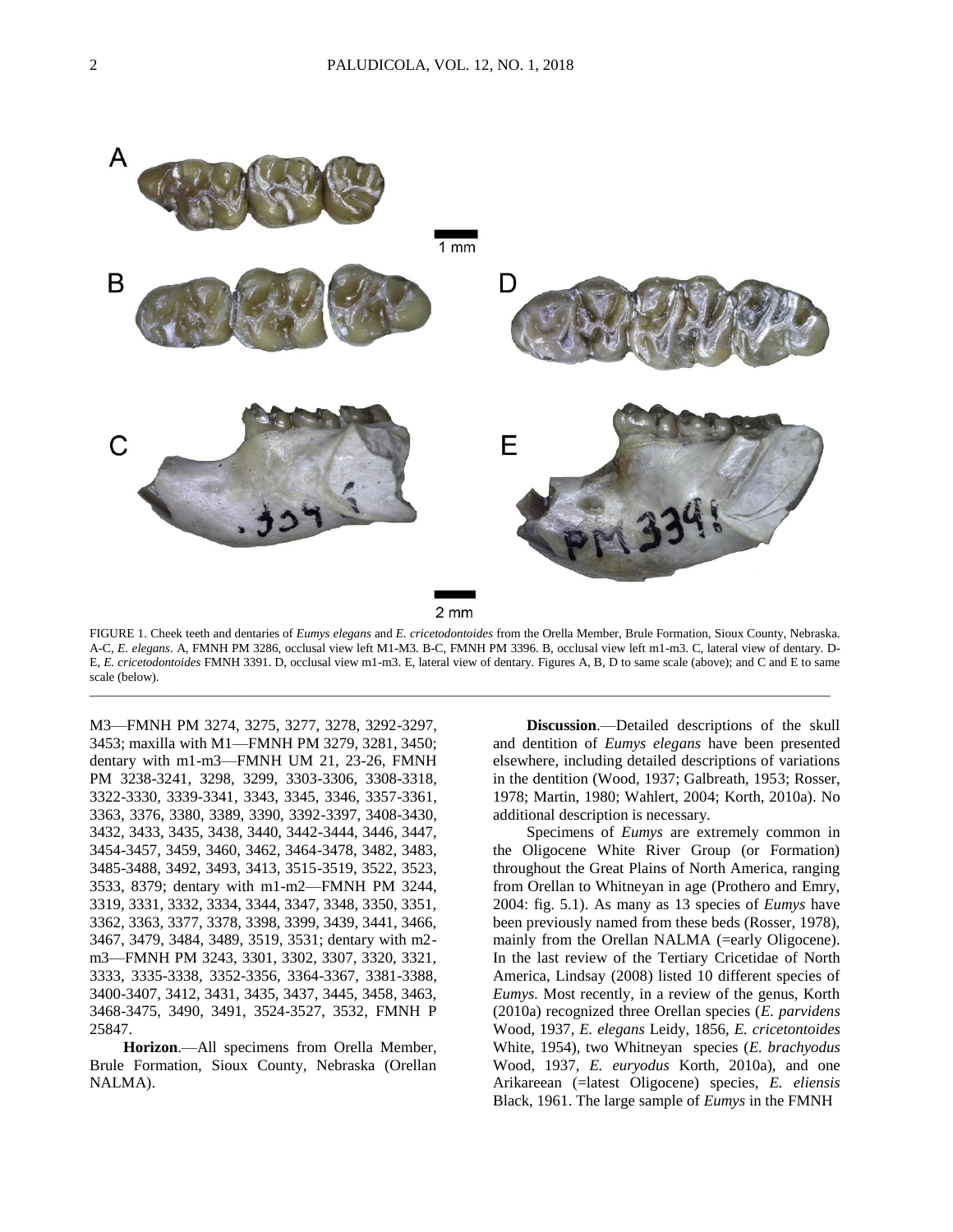TABLE 1. Dental measurements of *Eumys elegans* from Orellan of Sioux County, Nebraska. Abbreviations: L, anteroposterior length; W, transverse width; N, number of specimens; M, mean; Min, minimum measurement; Max, maximum measurement; SD, standard deviation; CV, coefficient of variation. Measurements in mm. Data for UNSM sample from Korth (2010a: appendix).

|             | M1L                 | M1W  | M2L  | M2W  | M3L  | M3W  | $M1-M3$ | M1W/L | M3W/L    |       |
|-------------|---------------------|------|------|------|------|------|---------|-------|----------|-------|
| ${\bf N}$   | 36                  | 40   | 46   | 45   | 33   | 33   | 22      | 36    | 33       |       |
| $\mathbf M$ | 2.71                | 1.78 | 1.87 | 1.75 | 1.48 | 1.66 | 6.27    | 0.66  | 1.12     |       |
| Min         | 2.02                | 1.45 | 1.59 | 1.38 | 1.30 | 1.41 | 5.63    | 0.60  | 0.92     |       |
| Max         | 3.06                | 1.98 | 2.10 | 2.10 | 1.85 | 1.93 | 7.07    | 0.81  | 1.23     |       |
| <b>SD</b>   | 0.21                | 0.12 | 0.12 | 0.14 | 0.12 | 0.12 | 0.30    | 0.04  | 0.06     |       |
| <b>CV</b>   | 7.81                | 6.89 | 6.43 | 8.17 | 7.92 | 7.01 | 4.86    | 5.89  | 5.73     |       |
|             |                     |      |      |      |      |      |         |       |          |       |
|             | m1L                 | m1W  | m2L  | m2W  | m3L  | m3W  | $m1-m3$ | m1W/L | m2W/L    | m3W/L |
| ${\bf N}$   | 146                 | 153  | 213  | 212  | 183  | 184  | 169     | 101   | 211      | 152   |
| $\mathbf M$ | 2.28                | 1.62 | 2.00 | 1.81 | 2.06 | 1.75 | 6.48    | 0.71  | 0.91     | 0.85  |
| <b>MIN</b>  | 1.84                | 1.33 | 1.74 | 1.46 | 1.52 | 1.25 | 5.54    | 0.64  | 0.78     | 0.73  |
| <b>MAX</b>  | 2.60                | 1.88 | 2.28 | 2.14 | 2.43 | 2.18 | 7.27    | 0.80  | 1.05     | 1.01  |
| <b>SD</b>   | 0.14                | 0.11 | 0.10 | 0.12 | 0.14 | 0.13 | 0.35    | 0.04  | 0.05     | 0.05  |
| CV          | 6.22                | 6.58 | 5.17 | 6.69 | 6.93 | 7.47 | 5.33    | 5.45  | 5.47     | 5.87  |
|             | FMNH & UNSM samples |      |      |      |      |      |         |       |          |       |
|             |                     |      |      |      |      |      |         |       |          |       |
|             | m1L                 | m1W  | m2L  | m2W  | m3L  | m3W  | $m1-m3$ | m1W/L | m2W/L    | m3W/L |
| ${\bf N}$   | 228                 | 237  | 307  | 303  | 266  | 268  | 246     | 226   | 303      | 263   |
| $\mathbf M$ | 2.29                | 1.65 | 2.03 | 1.83 | 2.10 | 1.78 | 6.53    | 0.72  | 0.91     | 0.85  |
| Min         | 1.84                | 1.30 | 1.60 | 1.46 | 1.52 | 1.25 | 5.54    | 0.63  | 0.78     | 0.73  |
| Max         | 2.75                | 2.10 | 2.55 | 2.25 | 2.50 | 2.18 | 7.55    | 0.85  | 1.05     | 1.01  |
| <b>SD</b>   | 0.16                | 0.13 | 0.14 | 0.14 | 0.16 | 0.13 | 0.38    | 0.04  | $0.05\,$ | 0.05  |
| CV          | 7.01                | 7.68 | 6.71 | 7.38 | 7.41 | 7.60 | 5.88    | 5.62  | 5.35     | 5.87  |
|             |                     |      |      |      |      |      |         |       |          |       |

collections has allowed for a more detailed study of the Orellan species of *Eumys*, and calls for the synonymy of *E. parvidens* with *E. elegans*.

FMNH sample

In the original description of *Eumys parvidens*, Wood (1937: 251) did not provide an official diagnosis but characterized the species as: 1) smaller than the type species *E. elegans*; 2) M3/m3 large; and 3) the mesolophs(-ids) were "fairly well developed". Much later, Wood (1980: 53) eliminated the character of the mesolophs (-ids) but retained the smaller size and relative length of M3 (but not m3) as diagnostic. At the same time, Martin (1980: 11) provided an emended diagnosis that included: 1) smaller size; 2) mesolophs (-ids) poorly developed; 3) incisive foramina on skull "much anterior to M1"; and 4) palatine foramina small. Most recently, Korth (2010a) provided another emended diagnosis noting only: 1) smaller size (than *E. elegans*); 2) less lophate cheek teeth; and 3) m3 longer than m2. Both Martin (1980) and Korth (2010a) noted some differences between the skulls of *E. parvidens* and *E. elegans*, however, these were minor variances, mainly in the slightly different positioning of the cranial foramina and sutures of the skull that can be demonstrated as variable based on a large sample of crania of *E. elegans* from North Dakota described by Wahlert (2004). In all, it appears that size and relative length of m3 are the only characters that separate *E. parvidens* from the type species. The relative difference in crown-height of the cheek teeth can be attributed to the slightly smaller size of the *E. parvidens* specimens.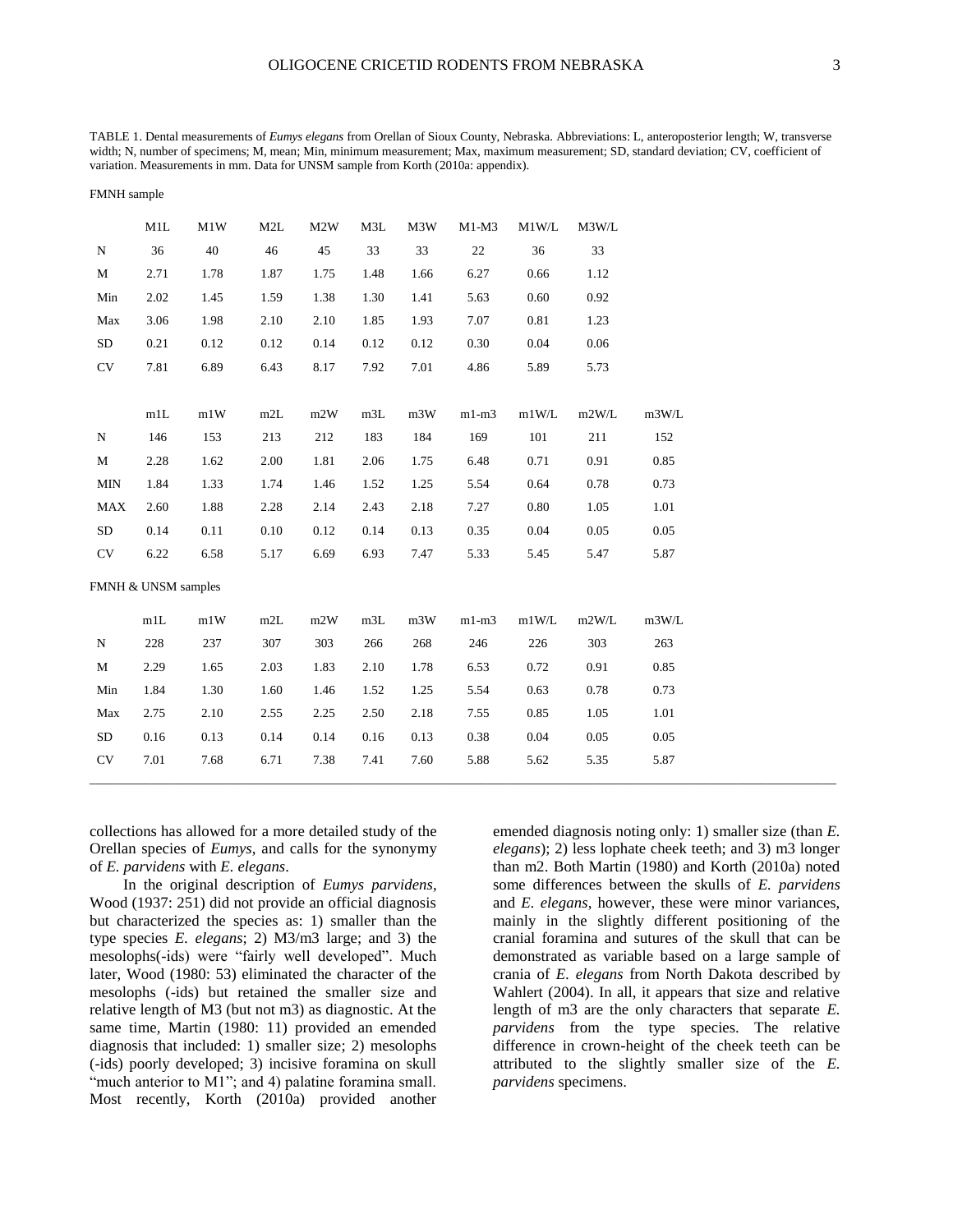Wood's (1937) original sample of *E. parvidens*  included the holotype from the Orellan of Sioux County, Nebraska, (partial skull with associated dentaries; UNSM 10036) and two additional dentaries; one from Colorado (Orellan Cedar Creek beds) and one from South Dakota (Orellan Big Badlands). Martin (1980) cited only the holotype in his review of early cricetids from North America. Korth (2010a) listed seven additional dentaries of *E. parvidens* from Sioux County, Nebraska. The only suggested occurrence of *E. parvidens* from another horizon was three isolated teeth from the early Whitneyan, also from Sioux County, Nebraska (Korth 2010b).

In a detailed study of the fauna from the Orellan Cedar Creek beds (=Cedar Creek Member, White River Formation), Galbreath (1953) did not recognize any specimens of *E. parvidens*, referring all specimens to *E. elegans*. Thus, all of the previously cited specimens of *E. parvidens* were limited to the Orellan of Nebraska other than the single specimen from the Orellan of South Dakota cited by Wood (1937) and the isolated teeth from the Whitneyan (Korth 2010b).

Rosser (1978) studied a large sample of *Eumys*  from the Orellan Big Badlands, South Dakota (N=292) and was able to recognize only a single species, *E. elegans*, based on size and variations in the occlusal morphology of the molars. In an unpublished master's thesis, Chaille (1980) measured and coded morphologies for approximately 600 specimens of *Eumys* from Slim Buttes, South Dakota. He concluded that there were possibly three species based on size (*E. elegans, E. cricetodontoides, E. parvidens*), but only two based on morphology. He noted that there were distinct morphological differences, but he ignored 25 percent of the specimens that had "overlapping" morphologies (Chaille, 1980: 78). Also, the sample studied by Chaille (1980) was from both Orellan and Whitneyan horizons (levels B-F; see Lillegraven [1970]), which likely skewed his results as well.

In this study, a large sample of *Eumys* specimens from the Orella and Whitney Members of the White River Formation of Sioux County, Nebraska (N=362) was measured and analyzed for morphological differences. Two species are recognizable; one from the Orellan and one from the Whitneyan. The majority of the specimens are from the Orella Member and appear referable to *Eumys elegans*. The data for the Orellan sample was analyzed statistically (Table 1) and graphically, based on length and width measurements of the molars (Figure 2), and total length of the lower tooth row (Figure 3). Only one species is recognizable with the exception of two specimens (referred below to *E. cricetodontoides*). In addition, principal component analyses were run on these measurements (Figure 4). As with the raw measurements, one species is present. The metrics for the current sample from FMNH was



FIGURE 2. Scatter diagrams of length/width of lower molars of sample of *Eumys* from the Orella Member, Brule Formation, Sioux County, Nebraska. Abbreviations: p, holotype of *E. parvidens*; e, holotype of *E. elegans*.

\_\_\_\_\_\_\_\_\_\_\_\_\_\_\_\_\_\_\_\_\_\_\_\_\_\_\_\_\_\_\_\_\_\_\_\_\_\_\_\_\_

combined with a previously reported sample also from Sioux County, Nebraska (Korth, 2010a: appendix) along with specimens previously referred to *E. parvidens* from Sioux County (Korth, 2010a: table 1). The results also suggests a single species, i.e. coefficients of variation <10 (Table 1). It appears that all previous specimens referred to *E. parvidens* are just the smaller specimens of *E. elegans* that have been artificially separated by size, due to small sample size of the former.

The length of m3 relative to m2 also appears not to be diagnostic. In the FMNH sample, 31 percent of the specimens had m3 longer than m2. In the smallersized specimens (within the previous size range of *E. parvidens*) only 25 percent had m3 as the longer tooth. The Whitneyan sample of *Eumys* from Sioux County can be separated from the Orellan sample of *E. elegans* based on relative proportions of the cheek teeth and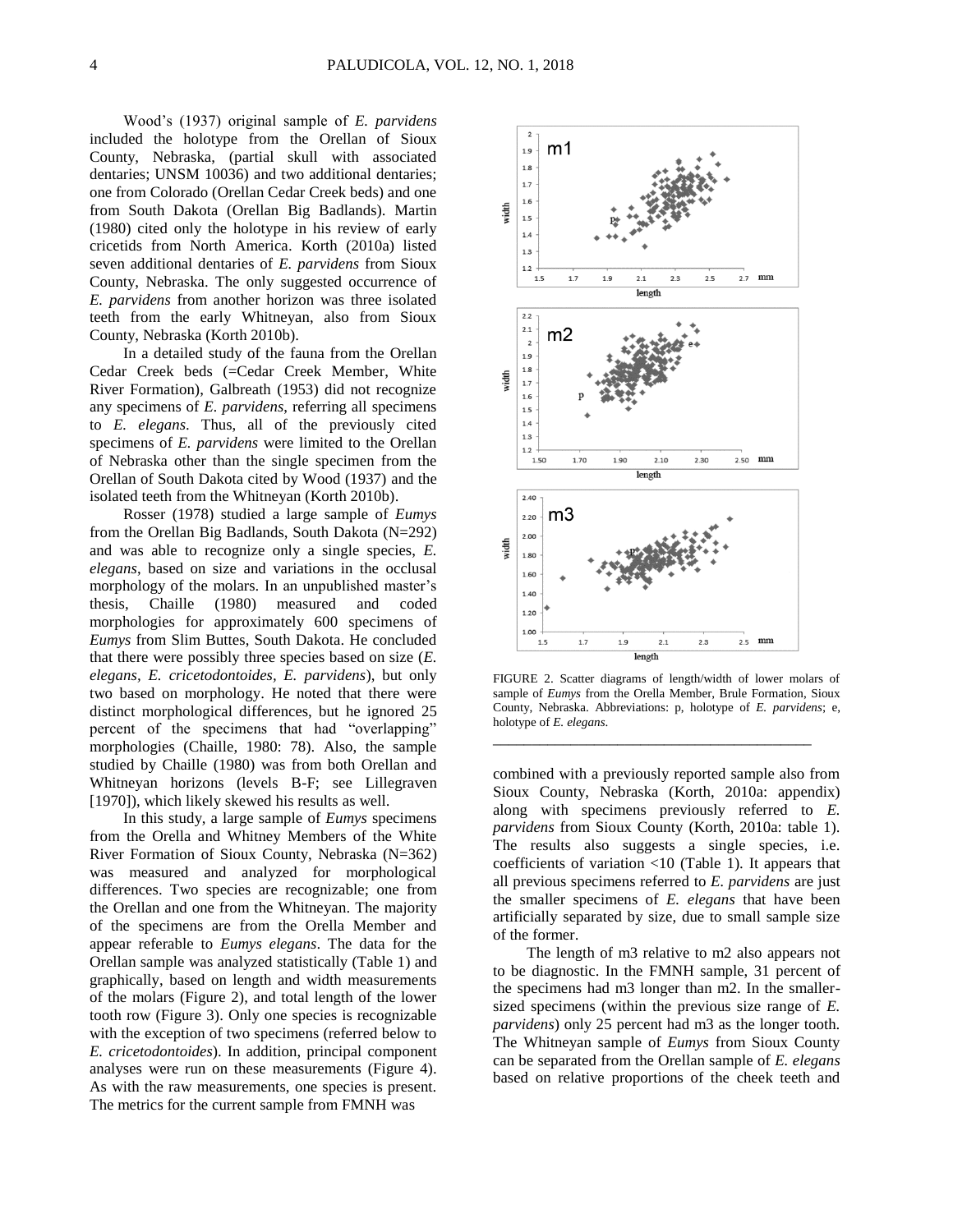occlusal morphology of m1 (see below discussion of *E. brachyodus*).



FIGURE 3. Length of m1-m3 from FMNH sample of *Eumys* from the Orella Member, Brule Formation, Sioux County, Nebraska. \_\_\_\_\_\_\_\_\_\_\_\_\_\_\_\_\_\_\_\_\_\_\_\_\_\_\_\_\_\_\_\_\_\_\_\_\_\_\_\_\_

*Eumys cricetodontoides* White, 1954 (Figure 1D, E)

(see Korth, 2010a: 85, for list of synonymies)

**Referred Specimens**.—FMNH 3391 and FMNH 3424, left dentaries with m1-m3.

**Horizon**.—Orellan, Orella Member, White River Formation, Sioux County, Nebraska.

**Discussion**.—The two specimens referred here to *E. cricetodontoides* are markedly larger than any of those of *E. elegans* in the sample, exceeding the maximum measurements of m1 and m1-m3 of the latter by approximately seven percent and the mean measurements by nearly 20 percent, and well within the previously reported size range for *E. cricetodontoides* (Table 2; White, 1954: 412-414; Korth, 2010a: table 3). It has been shown that the difference in size between *E. elegans* and *E. cricetodontoides* is statistically significant (Korth, 2010a: 118). Although the most common morphology for m1 of *E. cricetodontoides* is a single connection between the protoconid and anteroconid, White (1954) reported that a few specimens had either a double connection with the anteroconid, or a connection between the metaconid and anteroconid only. The proportions of m1 are similar to that of *E. elegans*, not as relatively wide as in *E. brachyodus*. Previously, this

species has only been reported from the Orellan of Montana (White, 1954; Lindsay, 2009; Korth, 2010a), and possibly the Orellan of South Dakota (Chaille, 1980).

\_\_\_\_\_\_\_\_\_\_\_\_\_\_\_\_\_\_\_\_\_\_\_\_\_\_\_\_\_\_\_\_\_\_\_\_\_\_\_\_

PC1 vs PC2  $0.00$  $700$  $9.00$ 650 750  $800$ 850 950  $-0.10$ n  $-0.20$  $-0.30$  $-0.40$  $-0.50$  $-0.60$  $-0.70$  $-0.80$ PC1 vs PC3  $-0.70$ 6.50 7.00 7.50 8.00 8.50 9.00 9.50  $0.80$ -0.90  $-1.00$  $-1.10$  $-1.20$  $-1.30$  $-1.40$  $-1.50$ PC2 vs PC3  $-1.00$  $-0.80$  $-0.60$  $-0.20$  $-0.40$  $-0.90$  $-1.00$ D  $-1.10$  $-1.20$  $-1.30$  $-1.40$ 

FIGURE 4. Principal component analyses for measurements of cheek teeth of *Eumys* from the Orella Member, Brule Formation, Sioux County, Nebraska. Abbreviation: p, holotype of *E. parvidens*.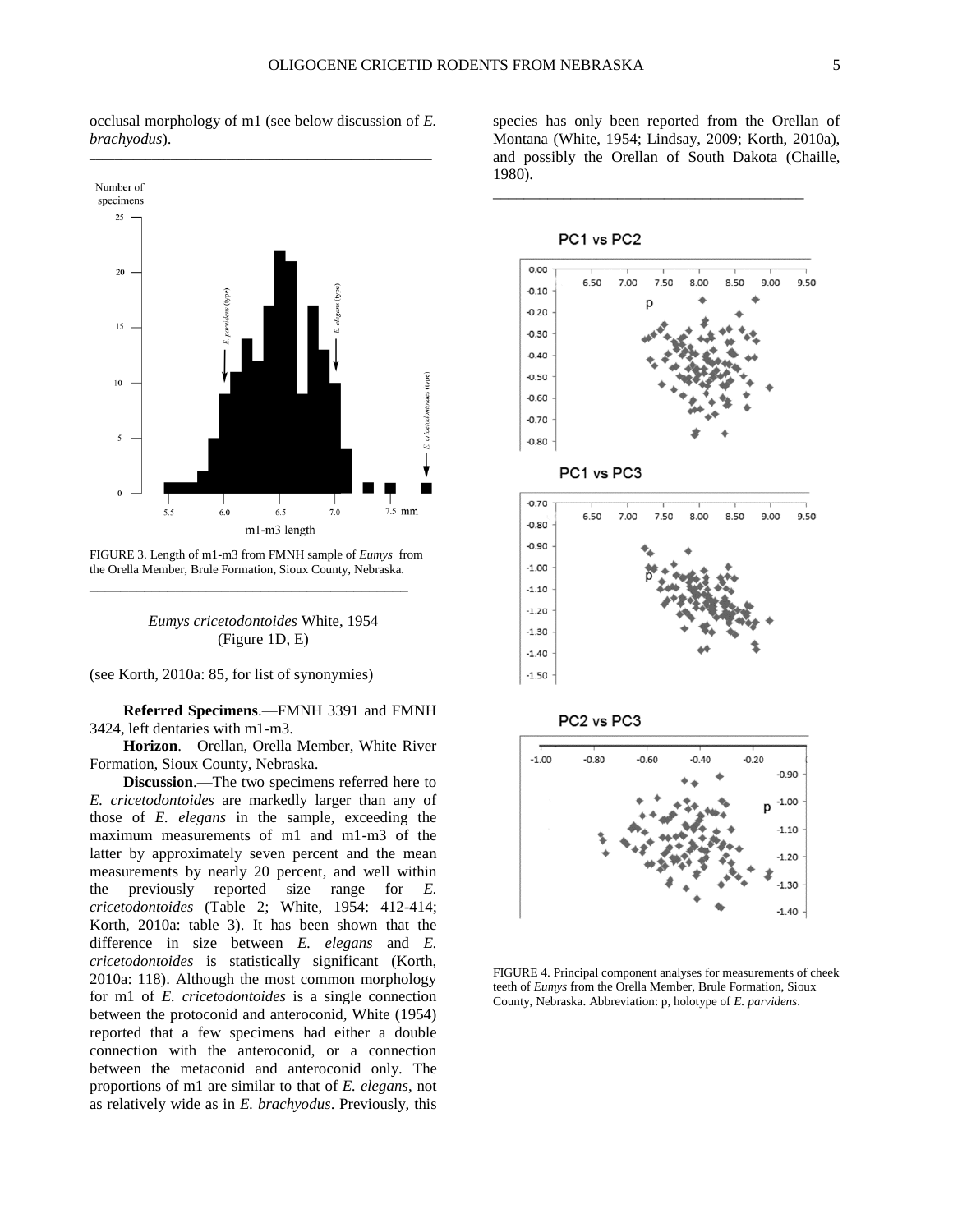

FIGURE 5. Occlusal view of cheek teeth of *Eumys brachyodus*. A-C, from Whitney Member, Brule Formation, Sioux County, Nebraska. D-G, from uncertain horizon (?Whitney Member), Brule Formation, Sioux County, Nebraska. A, FMNH UM 1521, left M1-M2. B, FMNH UM 1507, right m1 m3 (reversed). C, FMNH UM 1512, left m1-m3. D, FMNH 1535, left M1-M3. E, FMNH UM 1573, left m1-m3. F, FMNH UM 1574, left m1-m3. G, FMNH UM 1575, left m1-m3.

\_\_\_\_\_\_\_\_\_\_\_\_\_\_\_\_\_\_\_\_\_\_\_\_\_\_\_\_\_\_\_\_\_\_\_\_\_\_\_\_\_\_\_\_\_\_\_\_\_\_\_\_\_\_\_\_\_\_\_\_\_\_\_\_\_\_\_\_\_\_\_\_\_\_\_\_\_\_\_\_\_\_\_\_\_\_\_\_\_\_\_\_\_\_\_\_\_\_\_\_\_\_\_\_\_\_\_\_\_\_\_\_\_\_\_\_\_

## *Eumys brachyodus* Wood, 1937 (Figure 5)

**Referred Specimens**.—Whitney Member: maxilla with M1-M3—FMNH UM 1520; maxilla with M1-M2—FMNH UM 1521; maxilla with M2-M3— FMNH UM 1517; maxilla with M1—FMNH UM 1518, 1522; dentary with m1-m3—FMNH UM 1507, 1508, 1512, 1524; dentary with m1-m2—FMNH UM 1513; dentary with m2-m3—FMNH UM 1509-1511, 1514-1516, 1523, 1525; dentary with m2—FMNH UM 1548. ?Whitney Member (horizon uncertain): palate with right M1-M2 and left M1-M3—FMNH UM 1535; maxilla with M1-M3—FMNH UM 1536, 1537, 1540; maxilla with M1-M2—FMNH UM 1538, 1539; dentary with m1-m3—FMNH UM 65-69, 1436, 1502, 1526, 1528, 1541-1543, 1562-1565, 1573-1575, 1577-

1580, 1583-1584; dentary with m1-m2—FMNH UM 70, 1547, 1560, 1566-1567; dentary with m2-m3— FMNH UM 1527, 1544-1546; 1549-1551, 1554-1556, 1558, 1559, 1561, 1568-1571, 1581, 1582, 1585-1588; dentary with m2—FMNH UM 1548.

**Horizon**.—Whitneyan NALMA, Whitney Member, Brule Formation and uncertain level (?Whitney Member) Brule Formation, Sioux County, Nebraska.

**Discussion**.—The specimens definitely known from the Whitney Member in the FMNH collections fall within the size range, proportions of m1, and morphology of m1 of previously described specimens of *E. brachyodus* (Figure 5A-C, Table 3; Wood, 1937; Korth, 2010a; Korth et al., 2019). The material in the FMNH collections from an uncertain horizon collected by the University of Chicago in the 1920s also appears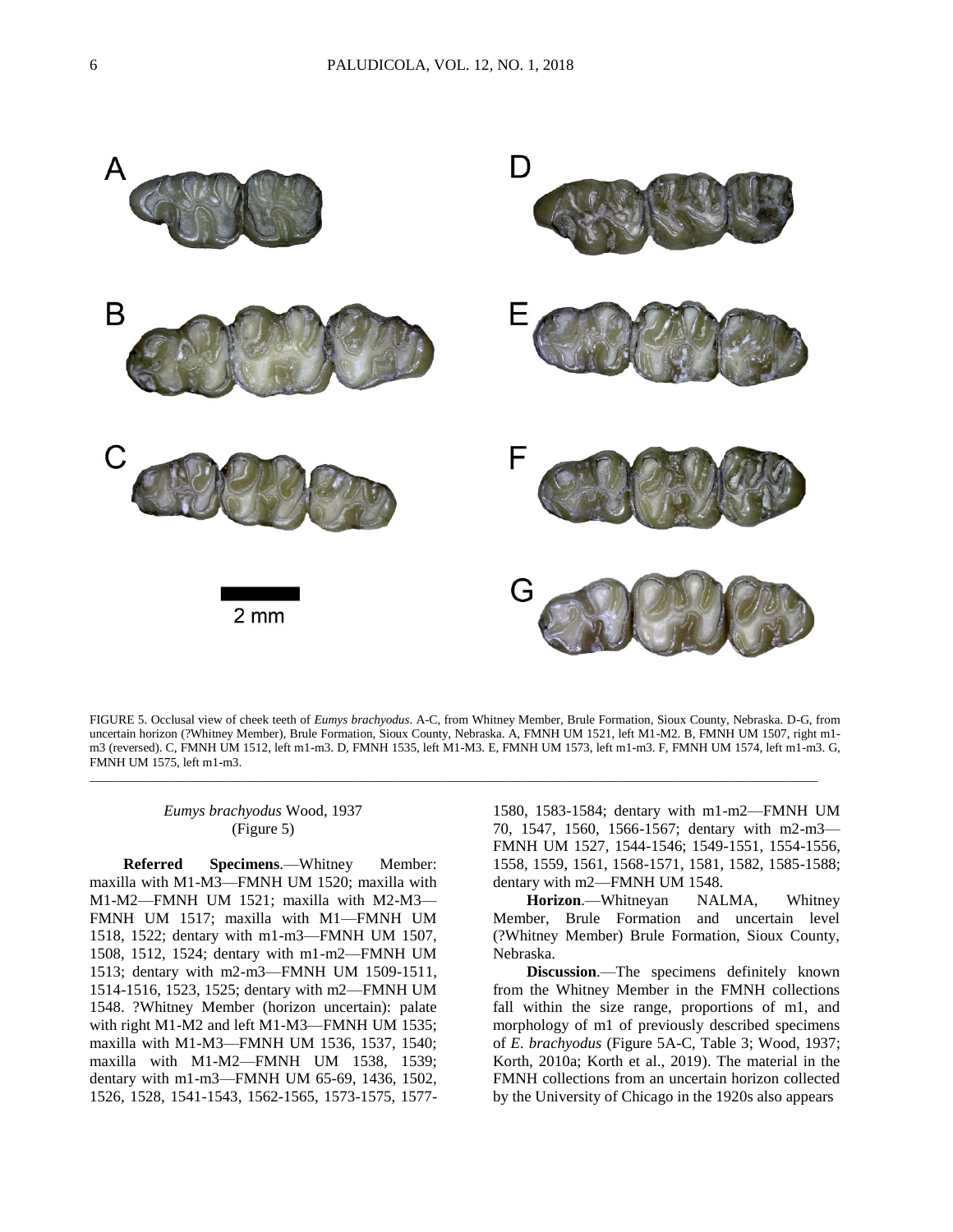|                   | Eumys cricetodontoides |      |      |      |      |      |      |         |
|-------------------|------------------------|------|------|------|------|------|------|---------|
|                   | Specimen#              | m1L  | m1W  | m2L  | m2W  | m3L  | m3W  | $m1-m3$ |
|                   | <b>FMNH PM 3424</b>    | 2.78 | 1.99 | 2.31 | 1.99 | 2.44 | 2.01 | 7.76    |
|                   | <b>FMNH PM 3391</b>    | 2.79 | 1.94 | 2.33 | 2.15 | 2.27 | 2.02 | 7.48    |
| Willeumys viduus  |                        |      |      |      |      |      |      |         |
|                   | Specimen#              | M1L  | M1W  | M2L  | M2W  | M3L  | M3W  | $M1-M3$ |
|                   | <b>FMNH PM 3247</b>    | 2.29 | 1.38 |      |      |      |      |         |
|                   | <b>FMNH PM 3248</b>    | 2.17 | 1.26 | 1.54 | 1.34 | 1.19 | 1.27 | 5.06    |
|                   | <b>FMNH PM 3249</b>    | 2.31 | 1.45 | 1.56 | 1.55 |      |      |         |
|                   | <b>FMNH PM 3250</b>    | 2.02 | 1.28 |      |      |      |      |         |
|                   | Mean                   | 2.20 | 1.34 | 1.55 | 1.45 | 1.19 | 1.27 | 5.06    |
|                   | Specimen#              | m1L  | m1W  | m2L  | m2W  | m3L  | m3W  | $m1-m3$ |
|                   | <b>FMNH PM 3465</b>    | 2.12 | 1.33 | 1.74 | 1.46 | 1.52 | 1.25 | 5.54    |
|                   | <b>FMNH PM 3476</b>    | 2.17 | 1.38 | 1.89 | 1.53 |      |      |         |
|                   | Mean                   | 2.15 | 1.36 | 1.81 | 1.50 | 1.52 | 1.25 | 5.54    |
| Scottimus exiguus |                        |      |      |      |      |      |      |         |
|                   | Specimen#              | m1L  | m1W  | m2L  | m2W  | m3L  | m3W  | $m1-m3$ |
|                   | <b>FMNH UM 1552</b>    |      |      | 2.02 | 1.53 | 1.94 | 1.46 | 6.10    |
|                   | <b>FMNH UM 1553</b>    | 2.11 | 1.36 | 1.70 | 1.42 | 1.54 | 1.29 | 5.58    |
|                   | <b>FMNH UM 1554</b>    | 2.29 | 1.44 | 1.90 | 1.49 | 1.94 | 1.45 | 6.40    |
|                   | Mean                   | 2.20 | 1.40 | 1.87 | 1.48 | 1.81 | 1.40 | 6.03    |

TABLE 2. Dental measurements for *Eumys cricetodontoides*, *Willeumys viduus*, and *Scottimus exiguus* from Sioux County, Nebraska. Measurements in mm.

| <b>ORELLAN</b>                           |    |    |    |    |    |            |
|------------------------------------------|----|----|----|----|----|------------|
| E. elegans<br>(FMNH sample, Sioux Co) %  | -3 | 15 | 13 | 19 | 50 | N<br>(144) |
| <b>WHITNEYAN</b>                         |    |    |    |    |    |            |
| E. brachyodus<br>(FMNH sample, Sioux Co) | 19 | 7  |    | 19 | 48 | (29)       |
| E brachyodus<br>(North Dakota sample)    | 24 | 9  | 1  | 18 | 46 | (167)      |
| E. brachyodus<br>(South Dakota sample)   | 38 | 0  | 5  | 10 | 50 | (21)       |

FIGURE 6. Percentage occurrence of morphology of m1 in *Eumys* from different horizons. Orellan and Whitneyan (including ?Whitneyan) sample based on FMNH collections from Brule Formation, Sioux County, Nebraska; North Dakota sample from Korth et al. (2019); South Dakota sample from Korth (2010a). Abbreviation: N, number of specimens measured.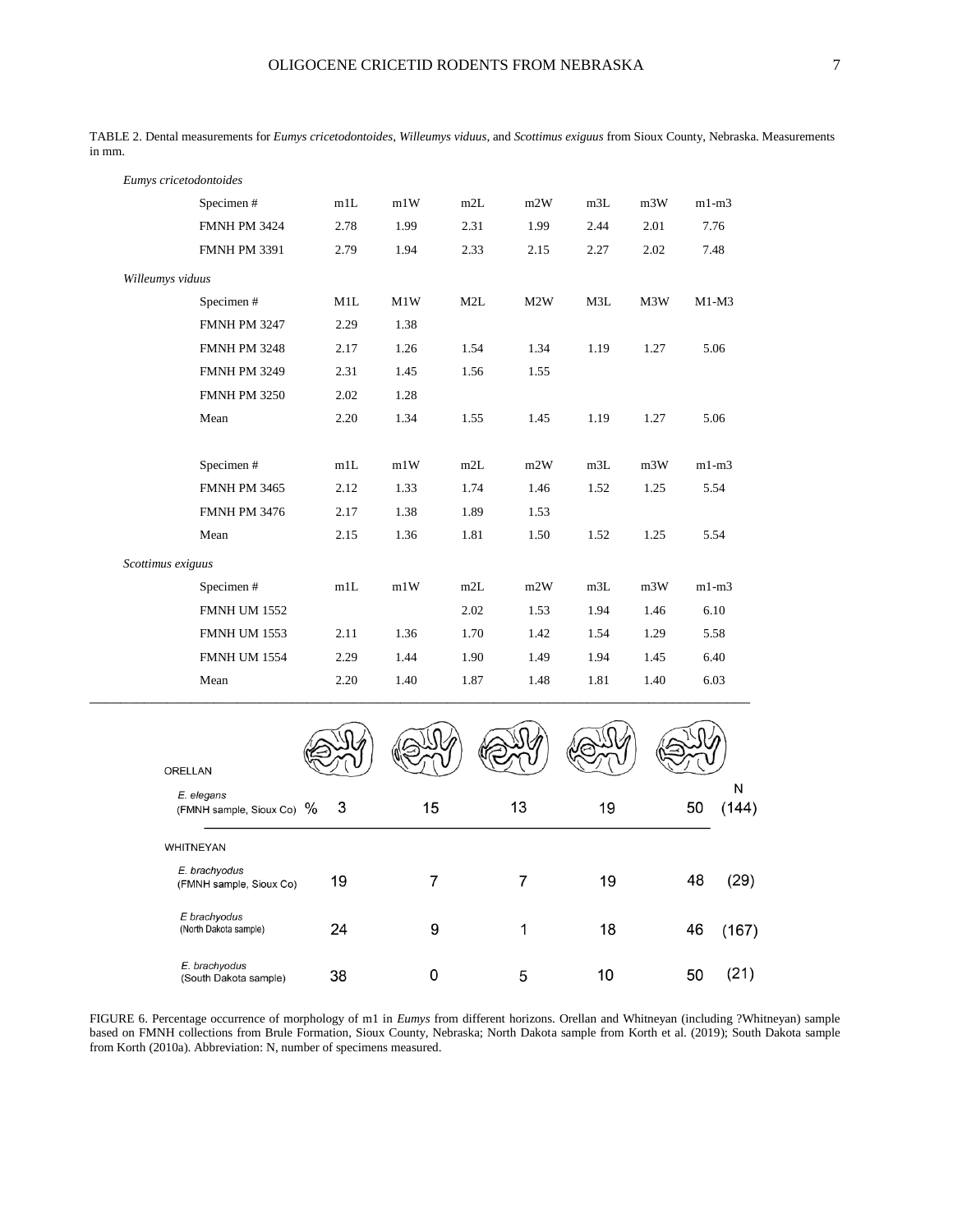TABLE 3. Dental measurements of *Eumys brachyodus* from Sioux County, Nebraska, separated into definitely known level and uncertain level. Abbreviations as in Table 1. Measurements in mm.

Sample definitely from the Whitney Member

|                      | M1L             | M1W                                           | M2L             | M2W             | M3L            | M3W            | M1-M3          |                |
|----------------------|-----------------|-----------------------------------------------|-----------------|-----------------|----------------|----------------|----------------|----------------|
| N                    | $\overline{4}$  | $\overline{4}$                                | $\mathfrak{Z}$  | 3 <sup>7</sup>  | $\overline{2}$ | $\overline{c}$ | $\mathbf{1}$   |                |
| М                    | 2.86            | 1.89                                          | 1.82            | 1.77            | 1.52           | 1.52           | 6.43           |                |
| Min                  | 2.56            | 1.73                                          | 1.81            | 1.69            | 1.41           | 1.44           |                |                |
| Max                  | 3.16            | 2.06                                          | 1.84            | 1.86            | 1.63           | 1.59           |                |                |
| ${\rm SD}$           | 0.25            | 0.16                                          | $0.02\,$        | 0.09            | $0.16\,$       | 0.11           |                |                |
| CV                   | 8.57            | 8.36                                          | 0.95            | 4.80            | 10.23          | 7.00           |                |                |
|                      |                 |                                               |                 |                 |                |                |                |                |
|                      | $\rm m1L$       | m1W                                           | $\rm m2L$       | m2W             | m3L            | m3W            | $m1-m3$        | m1W/L          |
| ${\bf N}$            | 5 <sub>5</sub>  | 5 <sub>5</sub>                                | 13              | 11              | 12             | 12             | 9              | $\mathfrak{S}$ |
| М                    | 2.27            | 1.77                                          | 2.04            | 1.88            | 2.14           | 1.80           | 6.56           | 0.78           |
| Min                  | 2.02            | 1.61                                          | 1.88            | 1.68            | 2.00           | 1.56           | 6.24           | 0.73           |
| ${\rm Max}$          | 2.55            | 2.09                                          | 2.24            | 2.15            | 2.45           | 2.05           | 7.47           | 0.82           |
| ${\rm SD}$           | 0.21            | 0.19                                          | 0.13            | 0.14            | 0.13           | 0.14           | 0.39           | 0.04           |
| $\mathrm{CV}$        | 9.31            | 10.82                                         | 6.22            | 7.71            | 6.03           | 7.98           | 5.88           | 5.18           |
|                      |                 | Sample from uncertain level (?Whitney Member) |                 |                 |                |                |                |                |
|                      | M1L             | M1W                                           | M2L             | M2W             | M3L            | M3W            | $M1-M3$        |                |
| N                    | $7\phantom{.0}$ | $7\phantom{.0}$                               | $7\overline{ }$ | $7\overline{ }$ | $\overline{4}$ | $\overline{4}$ | $\overline{4}$ |                |
| М                    | 2.75            | 1.84                                          | 1.90            | 1.79            | 1.59           | 1.71           | 6.47           |                |
| Min                  | 2.69            | 1.71                                          | 1.74            | 1.65            | 1.50           | 1.62           | 6.37           |                |
| Max                  | 2.88            | 1.92                                          | 2.01            | 1.93            | 1.64           | 1.79           | 6.58           |                |
| SD                   | 0.07            | 0.07                                          | 0.09            | 0.09            | 0.06           | 0.07           | 0.09           |                |
| $\mathrm{CV}$        | 2.41            | 3.94                                          | 4.64            | 4.83            | 3.77           | 4.24           | 1.35           |                |
|                      |                 |                                               |                 |                 |                |                |                |                |
|                      | $\rm m1L$       | m1W                                           | $\rm m2L$       | m2W             | m3L            | m3W            | $m1-m3$        | $m1W/L$        |
| N                    | 25              | $30\,$                                        | 55              | 53              | 49             | 47             | 43             | 25             |
| М                    | 2.29            | 1.73                                          | 2.06            | 1.91            | 2.16           | 1.84           | 6.57           | 0.77           |
| Min                  | 2.02            | 1.44                                          | 1.82            | 1.58            | 1.69           | 1.51           | 5.78           | 0.69           |
| $\operatorname{Max}$ | 2.51            | 1.98                                          | 2.31            | 2.17            | 2.51           | 2.07           | 7.37           | 0.84           |
| ${\rm SD}$           | 0.14            | 0.12                                          | 0.11            | 0.11            | 0.15           | 0.13           | 0.35           | 0.05           |
| <b>CV</b>            | 6.04            | 6.91                                          | 5.48            | 5.79            | 6.88           | 6.93           | 5.36           | 6.45           |

to be referable to *E. brachyodus* (Figure 5D-G; Tables 3, 4). In proportions, the m1 of *E. brachyodus* is wider relative to length than is that of *E. elegans*; this is true for the UC sample as well (Table 5). Also, the frequency of the morphology of m1 (more frequent double connection in *E. brachyodus*) is also consistent with the UC sample (Fig. 6), making it likely referable to *E. brachyodus*.

*Willeumys* Wahlert, 2009 *Willeumys viduus* (Korth, 1981) (Figure 7A, B)

*Paracricetodon exiguus* (Wood); Alker, 1968 *Eoeumys exiguus* (Wood); Martin, 1980 (in part) *Eumys* cf. *parvidens* Wood, 1980 *Scottimus viduus* Korth, 1981 *Willeumys korthi* Wahlert, 2009 *Willeumys viduus* (Korth); Korth and Tabrum, 2017

.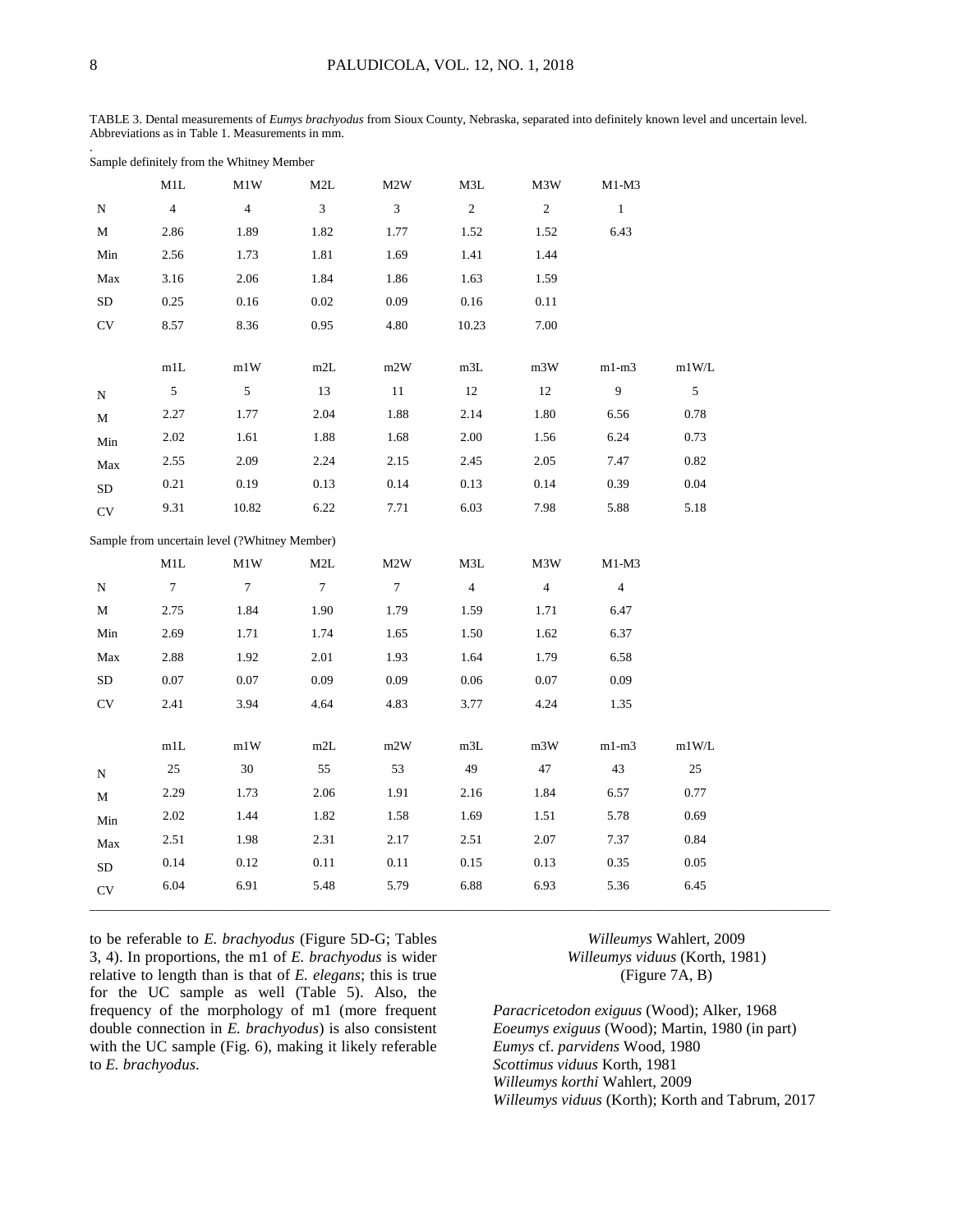

FIGURE 7. Dentitions of *Willeumys viduus* and *Scottimus exiguus* from Brule Formation, Sioux County, Nebraska. A-B, *W. viduus*. A, FMNH PM 3248, left M1-M3. B, FMNH PM 3465, right m1-m3 (reversed). C, *S. exiguus*, FMNH 1553, left m1-m3.

**\_\_\_\_\_\_\_\_\_\_\_\_\_\_\_\_\_\_\_\_\_\_\_\_\_\_\_\_\_\_\_\_\_\_\_\_\_\_\_\_\_**

**Referred Specimens**.—FMNH PM 3248, left maxilla with M1-M3; FMNH PM 3249, left maxilla with M1-M2; FMNH PM 3247 and 3250, maxillary fragments with M1; FMNH PM 3465, right dentary with m1-m3; FMNH PM 3476, right dentary with m1 m2.

**Horizon**.—All specimens from Orella Member, Brule Formation, Sioux County, Nebraska.

**Discussion**.—These specimens do not differ from the sample previously described from Sioux County, Nebraska in size or morphology (Figure 7A, B; Table 2; also see Korth, 1981: figs. 6, 7; table 2).

Korth and Tabrum (2017) noted that there were only two minor differences between specimens of *W. viduus* and the type and only specimen of *W. korthi* Wahert, 2009 (FAM 97815): the lack of a loph extending posteriorly from the anterocone or a loph extending anteriorly from the protocone on M1 of *W. korthi*, and the lack of a posteriorly directed lophid from the metaconid on m1 of *W. korthi*; both of these features being present in specimens of *W. viduus*. However, in the small sample from the FMNH collections, it appears that in two of the M1s (FMNH PM 3247, FMNH PM 3249) there is no loph present between the anterocone and protoloph as in *W. korthi*, whereas the other two specimens have these lophs. Similarly, both of the referred specimens of lower dentitions cited here lack the buccal lophid posterior to the metaconid on m1 as in *W. korthi*. This demonstrates that the morphology of the cheek teeth of the holotype of *W. korthi* is within the range of variation of *W. viduus*, thus indicating a synonymy of the two species. The genus *Willeumys* remains valid; however, the trivial name *korthi* should be subsumed into the earlier named species *W. viduus*.

> *Scottimus* Wood, 1937 *Scottimus exiguus* (Wood, 1937) (Figure 7C)

*Eumys exiguus* Wood, 1937 *Scottimus exiguus* (Wood); Black, 1961 *Eoeumys vetus* (Wood); Martin, 1980 (in part) *Eoeumys exiguus* (Wood); Martin, 1980 (in part)

**Referred Specimens**.—FMNH UM 1552, right dentary with m2-m3; FMNH UM 1553 and FMNH 1554, left dentaries with m1-m3.

**Horizon**.—All of the specimens referred here were collected by the University of Chicago in the 1920s and listed as occurring in the "Orellan?". If the reference of the *Eumys brachyodus* specimens with the same collection data to the Whitneyan is correct (see above), these specimens are also Whitneyan in age.

**Discussion**.—Although the specimens referred here to *S. exiguus* are similar in size to those identified as *Willeumys viduus* (Figure 7C, Table 2), they can be distinguished from the latter based on morphology of the lower molars (Korth and Tabrum, 2017): 1) pronounced anteroposterior lophs on lingual and buccal sides of major cusps (weak or missing in *Willeumys*); 2) mesolophid lacking on m2, and posterior arm of protoconid reaches posterolingual corner of metaconid (posterior arm of protoconid shorter and mesolophid present on *Willeumys*); 3) anterior arms of protoconid and metaconid reach anterior cingulid separately on m2 and m3 (fuse together before joining anterior cingulid in *Willeumys*); 4) posterior cingulid on m2 prominent (weak or missing in *Willeumys*); 5) anteroconid in m1 attached to metaconid (variable in *Willeumys*, often connected to protoconid or not at all).

Korth (1994: 235) listed the occurrence of *S. exiguus* as Orellan in age. However, Lindsay (2008) listed the holotype of *S. exiguus* as being from the Whitneyan Poleslide Member of the White River Formation, South Dakota. According to the original description by Wood (1937: 255) the holotype was from the "Middle *Oreodon* Beds." Emry et al. (1987: fig. 5.1) equated these beds to the lower part of the Poleslide Member of the Brule Formation. Evanoff et al. (2010: fig. 6) noted that the lower part of the Poleslide Member was Orellan in age, suggesting that "Middle *Oreodon*" beds at the base of the Poleslide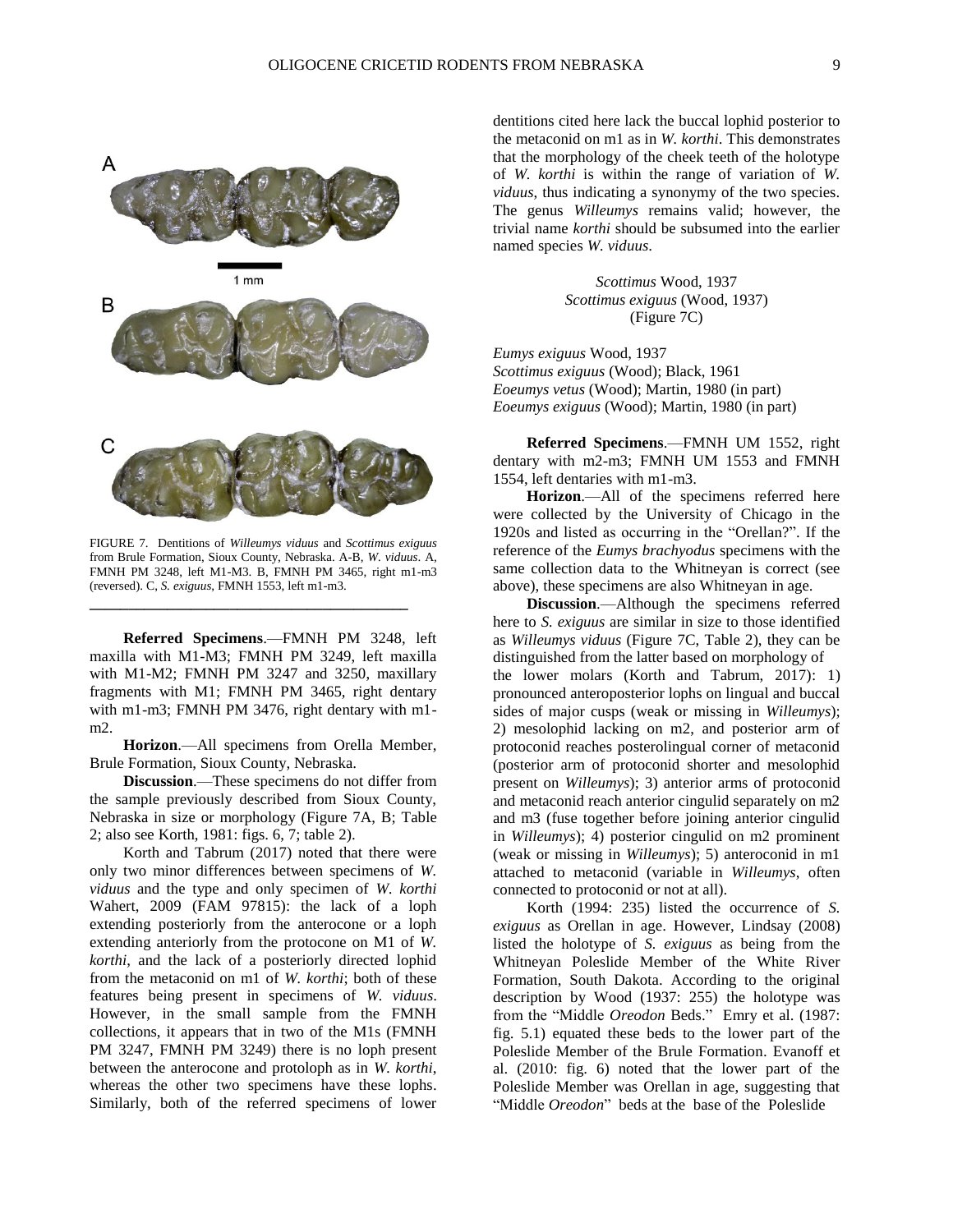|            | M1L  | M1W  | M2L  | M <sub>2</sub> W | M3L  | M3W  | $M1-M3$ |       |
|------------|------|------|------|------------------|------|------|---------|-------|
| N          | 11   | 11   | 10   | 10               | 6    | 6    | 5       |       |
| M          | 2.79 | 1.86 | 1.88 | 1.79             | 1.56 | 1.64 | 6.46    |       |
| Min        | 2.56 | 1.71 | 1.74 | 1.65             | 1.41 | 1.44 | 6.37    |       |
| Max        | 3.16 | 2.06 | 2.01 | 1.93             | 1.64 | 1.79 | 6.58    |       |
| SD         | 0.15 | 0.11 | 0.08 | 0.08             | 0.09 | 0.12 | 0.08    |       |
| <b>CV</b>  | 5.54 | 5.70 | 4.38 | 4.57             | 5.76 | 7.46 | 1.20    |       |
|            |      |      |      |                  |      |      |         |       |
|            | m1L  | m1W  | m2L  | m2W              | m3L  | m3W  | $m1-m3$ | m1W/L |
| $_{\rm N}$ | 30   | 35   | 68   | 64               | 61   | 59   | 52      | 30    |
|            |      |      |      |                  |      |      |         |       |
| M          | 2.28 | 1.74 | 2.05 | 1.90             | 2.15 | 1.83 | 6.57    | 0.77  |
| Min        | 2.02 | 1.44 | 1.82 | 1.58             | 1.69 | 1.51 | 5.78    | 0.69  |
| Max        | 2.55 | 2.09 | 2.31 | 2.17             | 2.51 | 2.07 | 7.47    | 0.84  |
| ${\rm SD}$ | 0.15 | 0.13 | 0.11 | 0.12             | 0.14 | 0.13 | 0.35    | 0.05  |
| CV         | 6.50 | 7.43 | 5.59 | 6.12             | 6.68 | 7.13 | 5.40    | 6.20  |

TABLE 4. Combined measurements of *Eumys brachyodus* from definite and indefinite Whitneyan levels, Sioux County, Nebraska. Abbreviations as in Table 1. Measurements in mm.

TABLE 5. Proportions of m1 (width/length) in *Eumys*. Abbreviations: M, mean; OR, observed range; N, number of specimens.

|                                  | M    | 0R               | N   | Reference                         |
|----------------------------------|------|------------------|-----|-----------------------------------|
| <i>E. elegans</i> (Orellan)      |      |                  |     |                                   |
| Sioux Co., NE                    | 0.71 | $0.64 - 0.83$    | 145 | <b>FMNH</b> sample                |
| Sioux Co., NE                    | 0.73 | $0.64 - 0.83$    | 66  | Korth (2010a:<br>appendix)        |
| <i>E. brachyodus</i> (Whitneyan) |      |                  |     |                                   |
| Sioux Co., NE                    |      | $0.77$ 0.69-0.84 | 29  | FMNH sample                       |
| Blue Ash, SD                     | 0.76 | $0.71 - 0.83$    | 21  | Korth $(2010a:$ table 2)          |
| Cedar Pass, SD                   | 0.81 | $0.74 - 0.90$    | 13  | Korth (2014: table 12)            |
| Fitterer Ranch, ND 0.78          |      | 0.64-0.96        | 167 | Korth et al. (2019:<br>table A13) |

Member were Orellan in age, rather than Whitneyan, establishing the occurrence of the type of *S. exiguus* as Orellan.

All of the specimens in the FMNH collections of *S. exiguus* were part of the UC collections that were only questionably Orellan, but suggested above as likely Whitneyan in age (see discussion of *E. brachyodus*). The occurrence of *S. exiguus* from this same horizon as the typically Whitneyan *E. brachyodus* supports the suggested Whitneyan age of the UC sample.

### **CONCLUSIONS**

The large sample of historical cricetid material in the collections of the FMNH demonstrate that there is a distinct change in the cricetid fauna from the Orellan to the Whitneyan in western Nebraska; the Orellan being dominated by *Eumys elegans* along with rarer occurrences of *E. cricetodontoides* and *Willeumys viduus*, and the Whitneyan being characterized by the presence of *E. brachyodus* and rare occurrence of *Scottimus exiguus*. This is a characteristic style of turnover in most rodent species at the Orellan-Whitneyan boundary (see Korth, 1994: table 17), and in turn, echoes the general faunal change at the onset of the Whitneyan (Prothero and Emry, 1996).

### ACKNOWLEDGMENTS

The specimens used in this study were graciously loaned by W. Simpson of the FMNH. Simpson also assisted with discussions of provenance of the studied material. Facilities for the study were provided by the Chemistry Department, Nazareth College, Rochester, New York. Earlier versions of this paper were critically read by Drs. J. Storer and L. Flynn.

#### REFERENCES

Alker, J. 1968. The occurrence of *Paracricetodon* Schaub (Cricetidae) in North America. Journal of Mammalogy 49:529-530.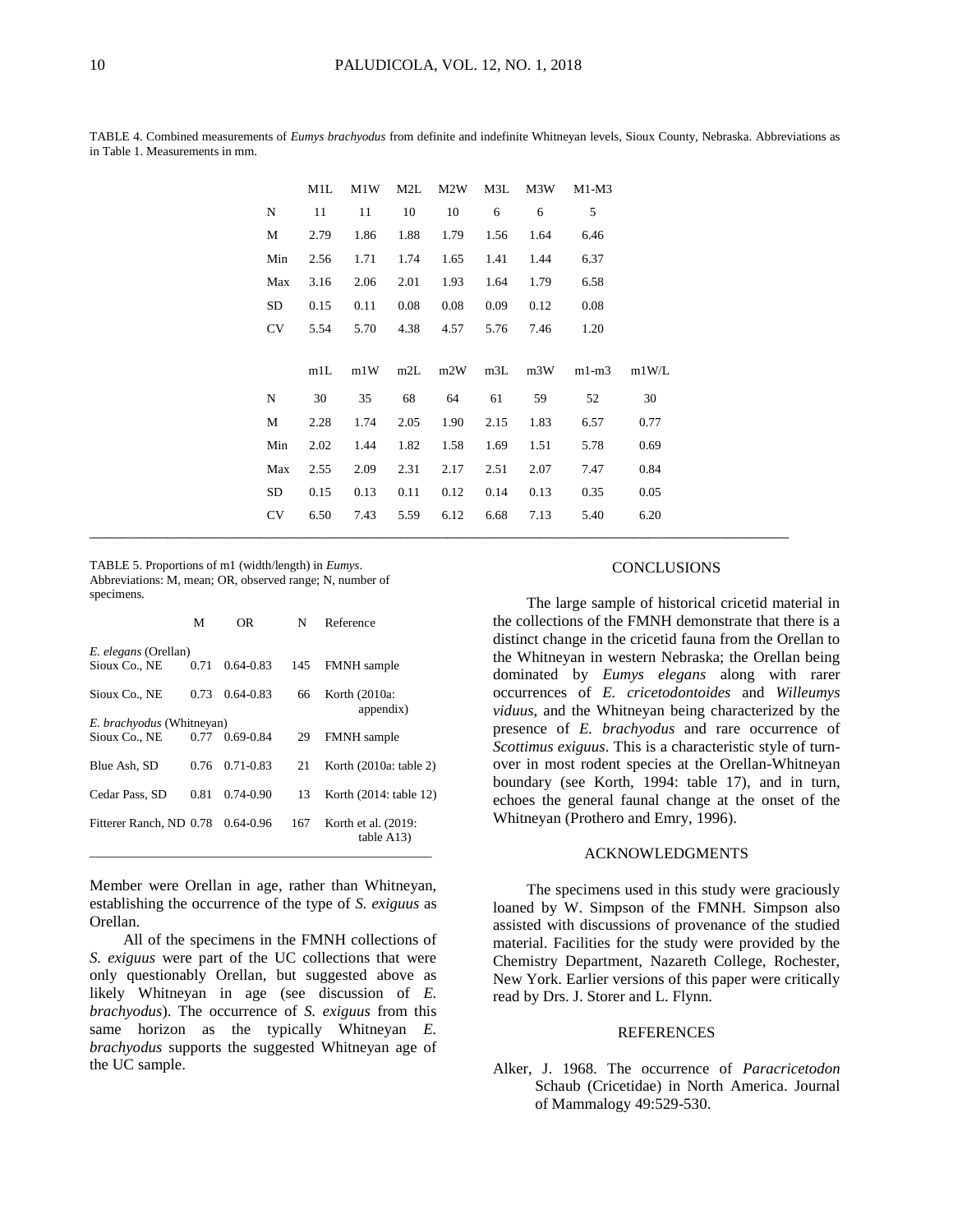- Black, C. C. 1961. Rodents and lagomorphs form the Miocene Fort Logan and Deep River Formation of Montana. Postilla 48:1-20.
- Bowdich, T. E. 1821. An Analysis of the Natural Clasification of Mammalia for the Use of Students and Travelers. J. Smith, Paris. 115 pp.
- Chaille, J. L. 1980. Statistical analysis of the creicetid rodent *Eumys* from the Brule Formation, Slim Buttes, Harding County, South Dakota. Masters' thesis, South Dakota School of Mines and Technology, 115 pp.
- Emry, R. J., P. R. Bjork, and L. S. Russell. 1987. The Chadronian, Orellan, and Whitneyan north American land mammal ages. Pp. 118-152 in Cenozoic Mammals of North America. Geochronology and Biostratigraphy, M. O. Woodburne (ed.), University of California Press, Berkeley.
- Fischer de Waldheim, G. 1817. Adversaria Zoological. Mémoires de la Société Impérial des Naturalistes de Moscou 5:357-428.
- Galbreath, E. C. 1953. A contribution to the Tertiary geology and paleontology of northeastern Colorado. University of Kansas Paleontological Contributions, Vertebrata 13:1-120.
- Korth, W. W. 1981. New Oligocene rodents form western North America. Annals of Carnegie Museum 50: 289-318.
- Korth, W. W. 1994. The Tertiary Record of Rodents in North America. Plenum Press, New York. 319 pp.
- Korth, W. W. 2010a. Review of the species of *Eumys* Leidy, 1856 (Rodentia, Cricetidae) from the Oligocene (Orellan to Arikareean) of North America. Annals of Carnegie Museum 79:79-90.
- Korth, W. W. 2010b. Mammals form the Blue Ash local fauna (late Oligocene), South Dakota. Rodentia part 5: family Cricetidae. Paludicola 7:117-136.
- Korth, W. W., and A. R. Tabrum. 2017. A unique rodent fauna form the Whitneyan (middle Oligocene) of southwestern Montana. Annals of Carnegie Museum 84:319-340.
- Korth, W. W., R. J. Emry, C. A. Boyd, and J. J. Person. 2019. Rodents (Mammalia) form the Fitterer Ranch, Brule Formation (Oligocene), North Dakota. Smithsonian Contributions to Paleobiology (in press).
- Leidy, J. 1856. Notices of remains of extinct Mammalia discovered by Dr. F. V. Hayden in Nebraska Territory. Proceedings of the Academy of Natural Sciences, Philadelphia 8:88-90.
- Lindsay, E. H. 2008. Cricetidae. Pp. 456-476, in Evolution of the Tertiary Mammals of North America, Volume 2: Small Mammals,

Xenarthrans and Marine Mammals. C. M. Janis, G. F. Gunnell, and M. D. Uhen (eds.), Cambridge University Press, New York.

- Martin, L. D. 1980. The early evolution of the Cricetidae in North America. University of Kansas Paleontological Contributions 102:1-42.
- Mein, P., and M. Freudenthal. 1971. Une nouvelle classification des Crecetidae (Mammalia, Rodentia) du Tertiaiare de l'Europe. Scripta Geologica 2:1-37.
- Prothero, D. R., and R. J. Emry. 1996. Summary. Pp. 664-683 in The Terrestrial Eocene-Oligocene Transition in North America. D. R. Prothero and R. J. Emry (eds.), Cambridge University Press, New York.
- Prothero, D. R., and R. J. Emry. 2004. The Chadronian, Orellan, and Whitneyan North Amiercan Land Mammal Ages. Pp. 156-168, in Late Cretaceous and Cenozoic Mammals of North America, Biostratigraphy and Geochronology. M. O. Woodburne (ed.), Columbia University Press, New York.
- Rosser, S. V. 1978. Investigation of the classification of the rodent genus *Eumys* from the Middle Oligocene of the Big Badlands of South Dakota using multivariate statistical analysis. Fieldiana Geology 39:33-60.
- Russell, L. S. 1972. Tertiary mammals of Saskatchewan, Part II, the Oligocene fauna, nonungulate orders. Life Sciences Contribution, Royal Ontario Museum 84: 1-63.
- Schultz, C. B., and T. M. Stout. 1955. Classification of the Oligocene sediments in Nebraska. Bulletin of the University of Nebraska State Museum 4:17-52.
- Simpson, G. G. 1945. The principles of classification and a classification of mammals. Bulletin of the American Museum of Natural History 85:1-350.
- Wahlert, J. H. 2004. Skull and dentition of *Eumys elegans* from the Oligocene of North Dakota. Bulletin of the Carnegie Museum of Natural History 36:335-348.
- Wahlert, J. H. 2009. Skull and Dentition of *Willeumys korthi*, nov. gen. et sp., a cricetid rodent from the Oligocene (Orellan) of Wyoming. Bulletin of the American Museum of Natural History 331:434-450.
- White, T. E. 1954. Preliminary analysis of the fossil vertebrates of the Canyon Ferry Reservoir area. Proceedings of the U.S. National Museum 103:305-438.
- Wood, A. E. 1937. The mammalian fauna of the Whiter River Oligocene, Part 2, Rodentia. Transactions of the American Philosophical Society, 25: 155-269.